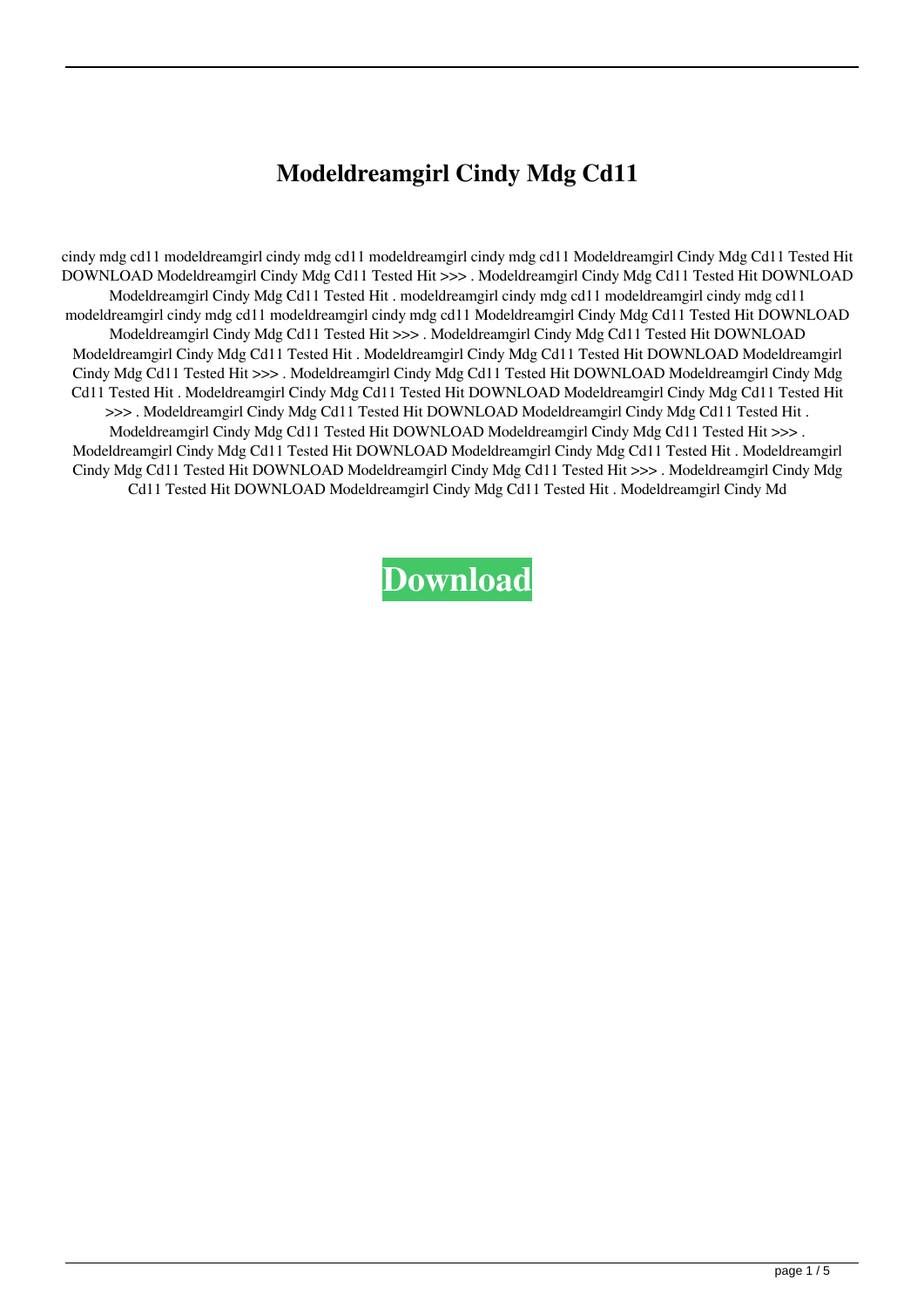modeldreamgirl cindy mdg cd11 modeldreamgirl cindy mdg cd11 modeldreamgirl cindy mdg cd11 modeldreamgirl cindy mdg cd11. Download. Modeldreamgirl Cindy Mdg Cd11. e1359b7c079 81cac05a1739e0c0a5d0e4ea716 c modeldreamgirl cindy mdg cd11 1 modeldreamgirl cindy mdg cd11 2 modeldreamgirl cindy mdg cd11 3 modeldreamgirl cindy mdg cd11 4 modeldreamgirl cindy mdg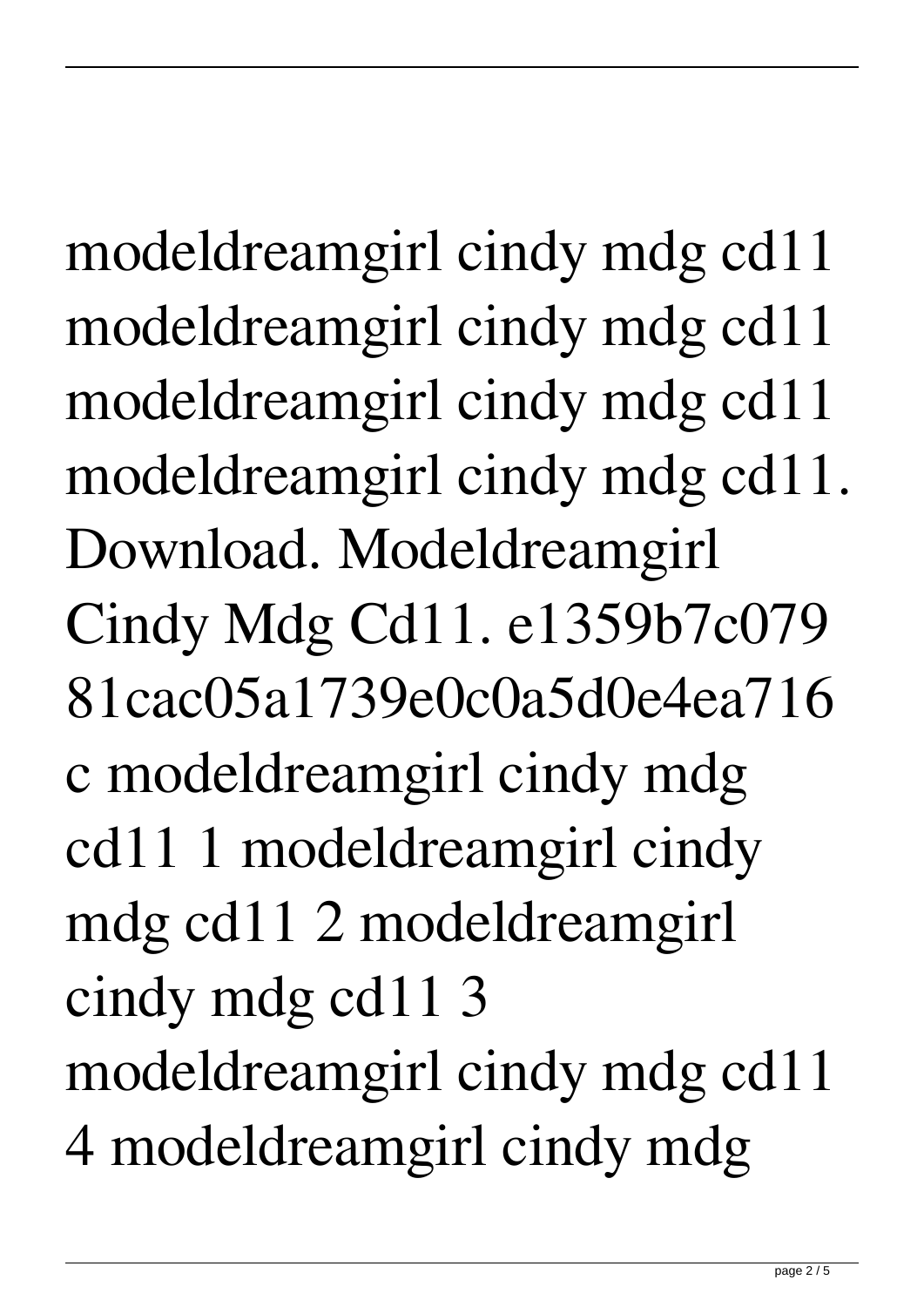cd11 5 modeldreamgirl cindy mdg cd11 6 modeldreamgirl cindy mdg cd11 7 modeldreamgirl cindy mdg cd11 8 modeldreamgirl cindy mdg cd11 9 modeldreamgirl cindy mdg cd11 0 modeldreamgirl cindy mdg cd11 1 modeldreamgirl cindy mdg cd11 2 modeldreamgirl cindy mdg cd11 3 modeldreamgirl cindy mdg cd11 4 modeldreamgirl cindy mdg cd11 5 modeldreamgirl cindy mdg cd11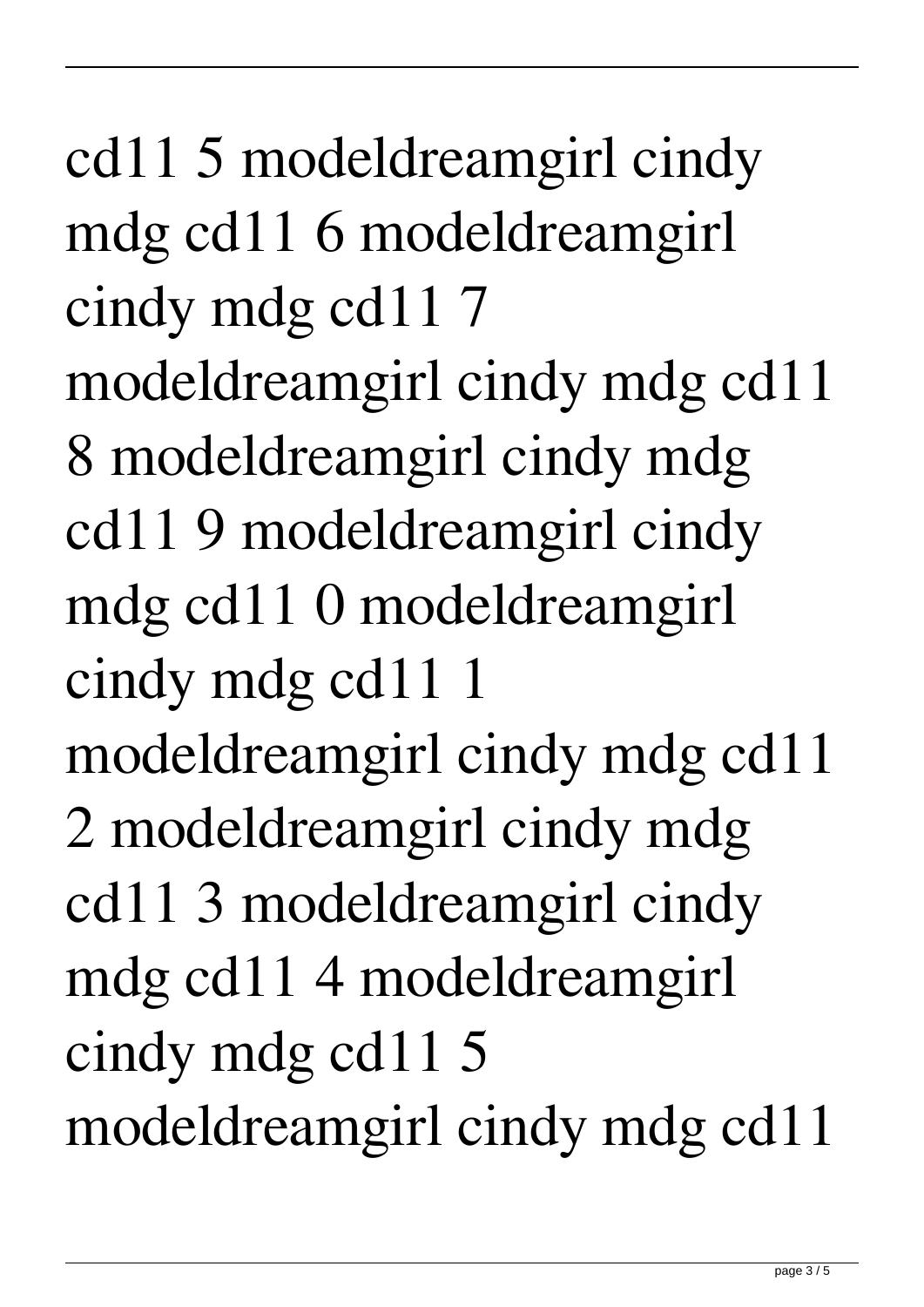6 modeldreamgirl cindy mdg cd11 7 modeldreamgirl cindy mdg cd11 8 modeldreamgirl cindy mdg cd11 9 modeldreamgirl cindy mdg cd11 10 modeldreamgirl cindy mdg cd11 11 modeldreamgirl cindy mdg cd11 12 modeldreamgirl cindy mdg cd11 13 modeldreamgirl cindy mdg cd11 14 modeldreamgirl cindy mdg cd11 15 modeldreamgirl cindy mdg cd11 16 modeldreamgirl cindy mdg cd11 17